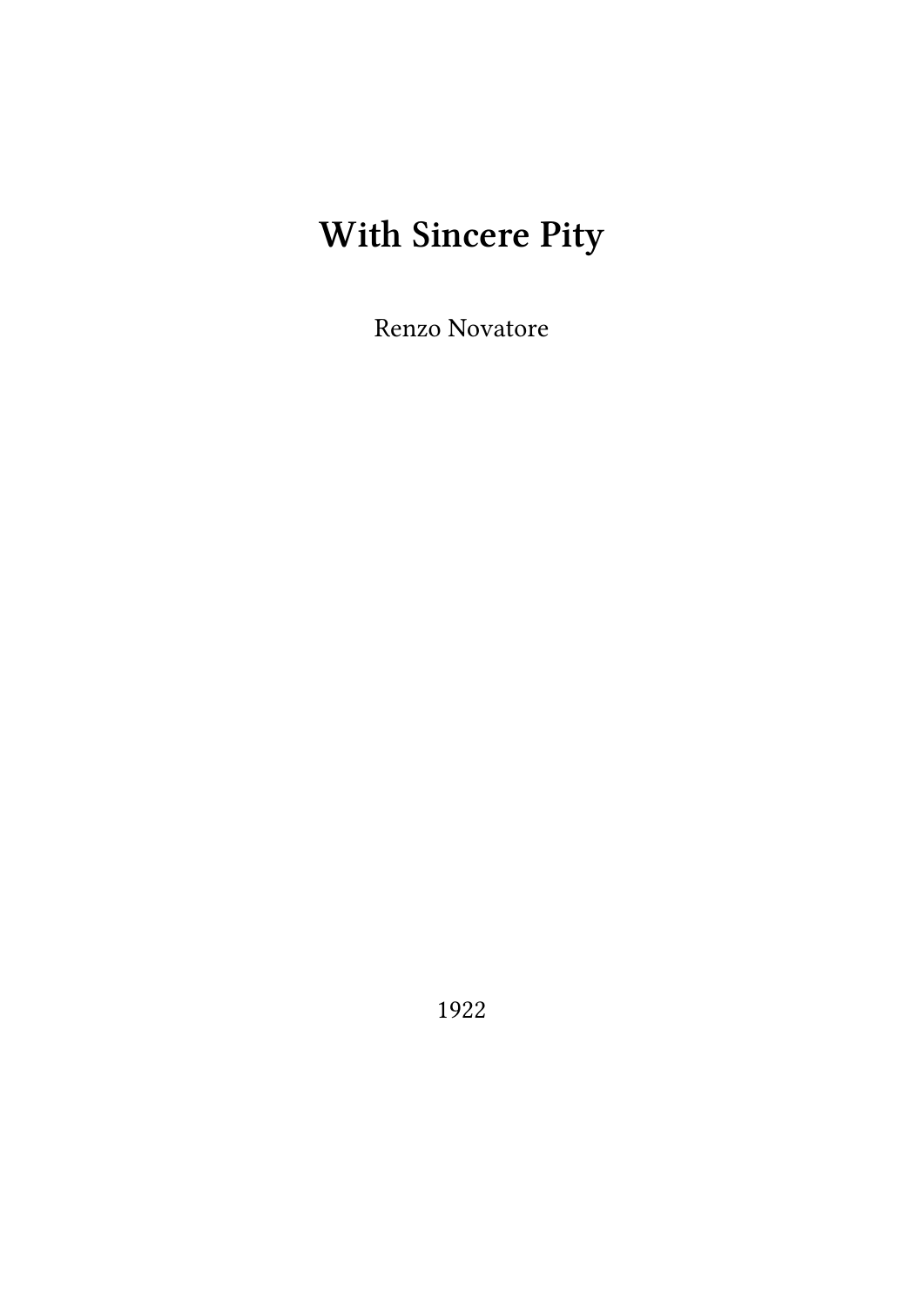# Contents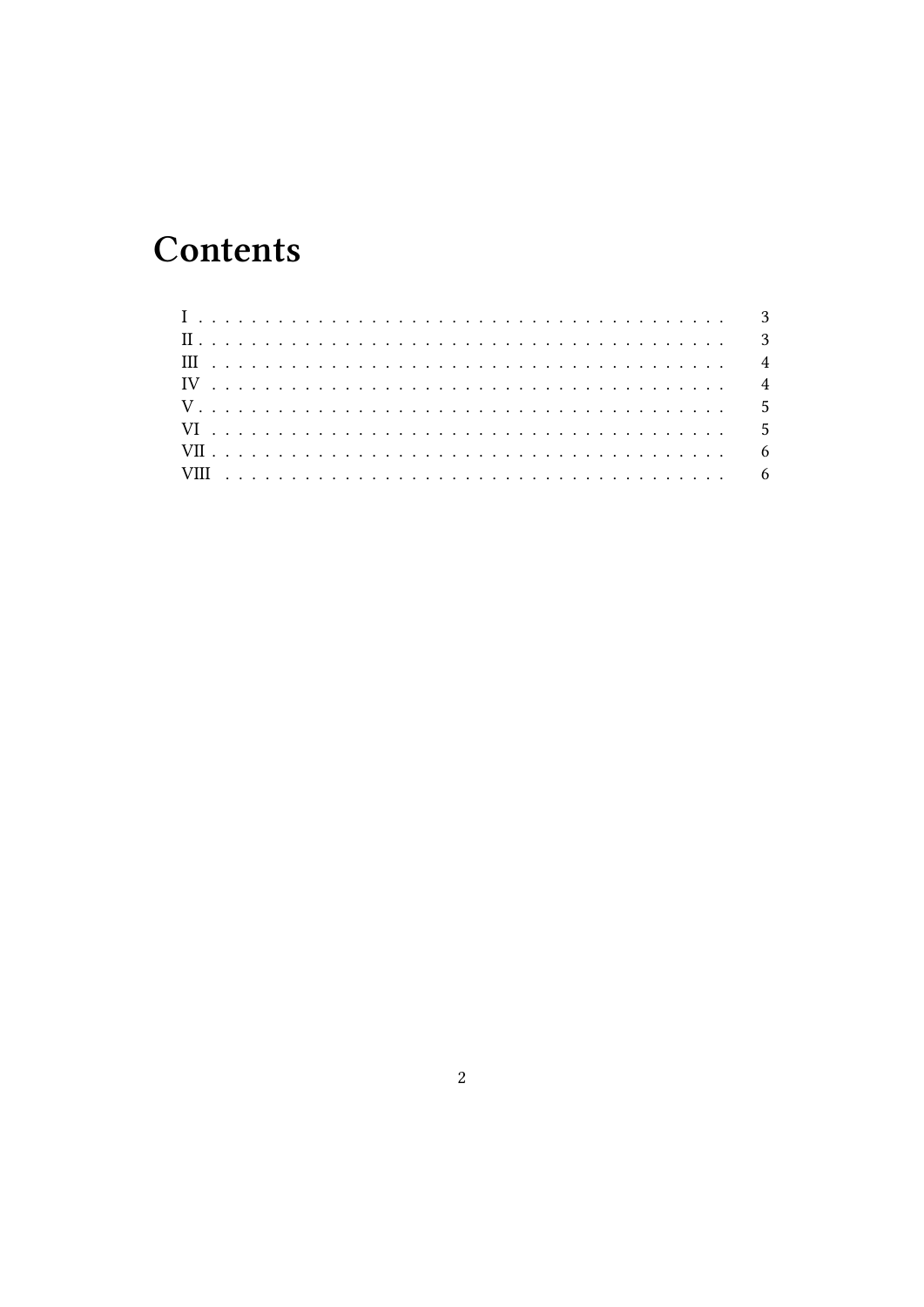#### **To "the Goliard"<sup>1</sup> of** *Umanitá Nova<sup>2</sup>*

*"I strike you without anger or hatred, like a butcher, like Moses struck the rock!"*

— Charles Baudelaire

### <span id="page-2-0"></span>**I**

Oh, good "Goliard", come — come to me!

Come and listen to the sublime verses of my perverse, cursed lyre. Come and listen to the laughter of my melancholy…

What are you afraid of? What are you afraid of ?

Could you be afraid of the livid, yellow fires of my sulfurous hells?

Could you be afraid of the mysterious winds of my symbolic peaks?

Don't you understand me?

"Couldn't I be a false chord in the divine symphony, thanks to the consuming irony that shakes and bites me?"

But you, who are you?

Could you be some spectacled professor who still has old polemical-theoretical accounts to settle with me?

But let it go, oh Goliard, let go of ancient regrets and old torments that trouble your heart. Today is my spiritual Easter feast, my table is set…

So  $come - oh$  Goliard  $-$  to my table, drink and be quiet!

### <span id="page-2-1"></span>**II**

I am a "well of truth, black and shining, where the livid star, the ironic, hellish beacon, the torch of satanic charm, sole glory and comfort — the awareness in evil — flickers!"

But you — who are you?

"Lucky for them, the workers don't know Baudelaire." What did you say? Is that how it is, true Goliard? "Long live ignorance and Anarchy. Death to intellectuality, Thought and Art." Is this what you mean, true Goliard?

But doesn't "Goliard" signify the rebellious and dissolute student of the Middle Ages?

<sup>&</sup>lt;sup>1</sup> A Goliard was a wandering clerical student in medieval Europe disposed to conviviality, license, and the making of ribald and satirical Latin songs.

<sup>&</sup>lt;sup>2</sup> The paper of the Italian Anarchist Federation. I believe it is still being published and has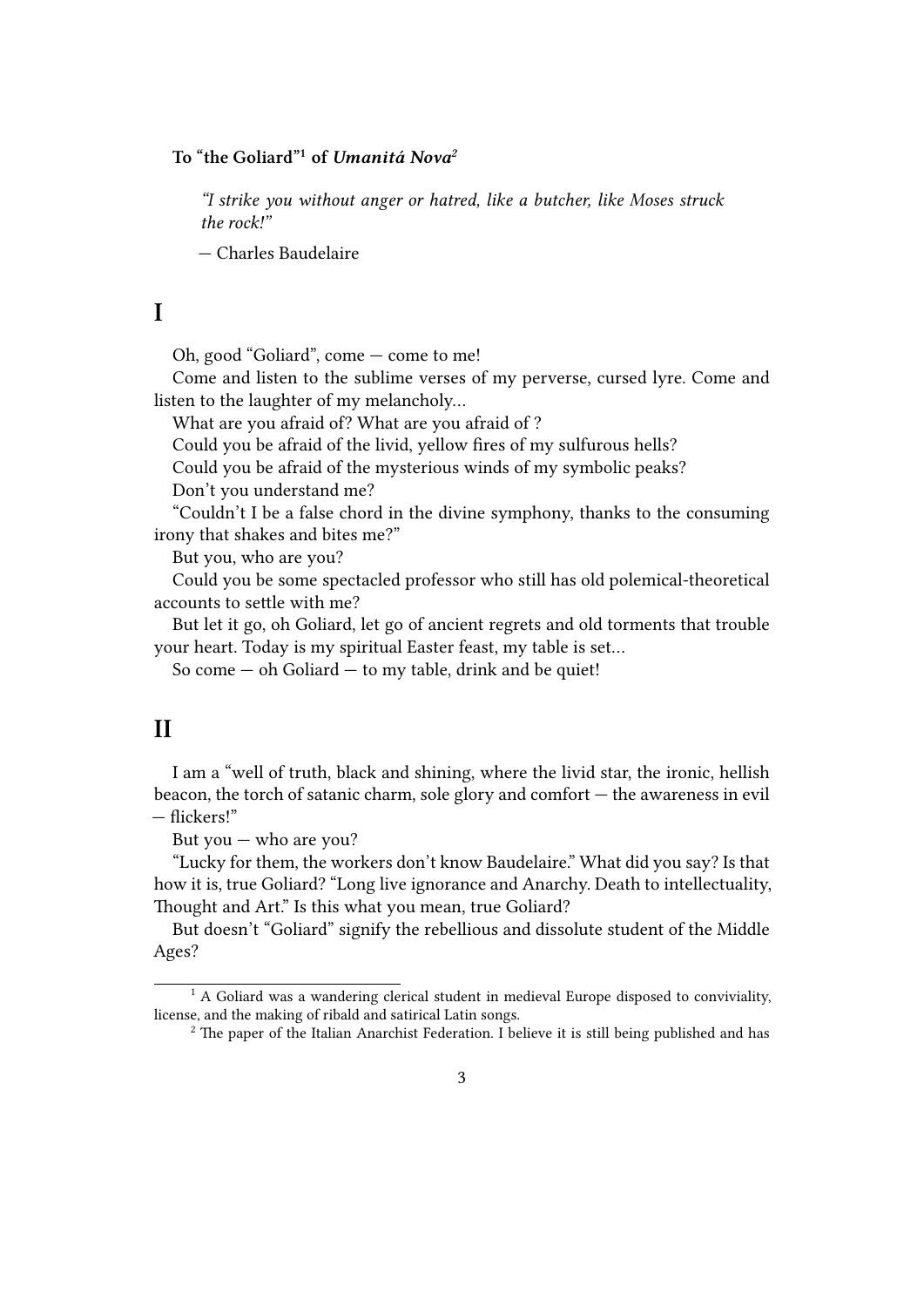Ah, poor, grotesque parody! Oh! pity… pity!

# <span id="page-3-0"></span>**III**

Certain that the good *Umanitá Nova* will absolve and that the Sacred Vestal Virgin  $-$  of whom you are the zealous priest  $-$  will pardon you, I  $-$  the "perverse" and "cursed" poet — invite you into my sad, melancholy oasis where unknown springs gush coolly.

Oh! Come, come!

My demon sleeps too much today and so do my pure Furies.<sup>3</sup>

Come, come…

I will show you the purest flowers of evil in the human garden of my heart, under the fruitful sun of my tormented soul. They are flowers of pity and sorrow, they are roses of blood and love, they are shudders and tears.

Tears of flesh and shudders of the ideal — music of urgent life, flights of spirituality…

Oh, come, come…

Today, in my hell, there is Paradise — come, oh Goliard, it is time!

#### <span id="page-3-1"></span>**IV**

Here is the "damned Woman" whose sorrowful beauty I artistically — anarchically, humanely, sensitively  $-$  sang, whose tortured mind I raised  $-$  in song. Look at her, look at her. Do you see her, oh Goliard?

Do you hear her?

Look! There are the ones "laid on the sand, like a thoughtful herd, who turn their eyes toward the mountainous horizon," and others are "deep in the woods stammering the loves of timid childhood." Do you see them?

Watch, oh Goliard, as they "walk through rocks full of phantasms!"That is where Saint Anthony saw the blushing naked breasts of his temptation rise like lava…

And then there are those with "howling fevers" who call on Bacchus to drown their regrets, and others who "hide a horsewhip under their dresses" to then in the dark forest and on solitary nights  $-$  "mix the froth of pleasure with their tears and torments." And I — oh, Goliard of *Umanitá Nova,* who tried to make

generally followed a Malatestan line

<sup>3</sup> A reference to the *Erinyes* or Furies of ancient Greek mythology, dark, primal goddesses of vengeance.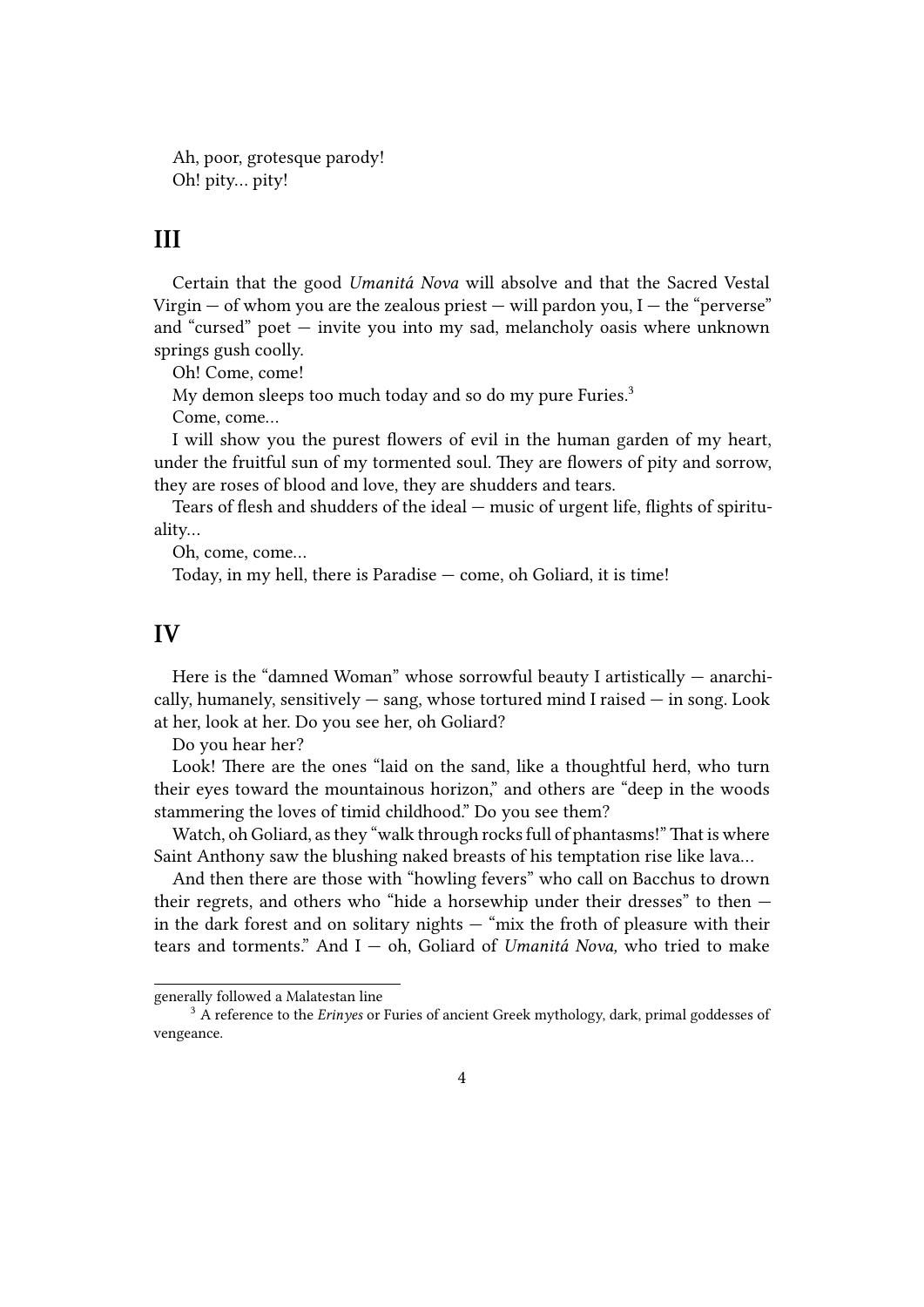unconscious mockery and irony about what I wrote that you couldn't understand — I wanted to sing of one of these "damned women" — all women are, in this sense, more or less "damned" — one of those who, like the poet, is able to say, "Skies, lacerated like seahores, my pride is reflected in you.

"Your vast clouds, in mourning, are the funeral cars of my dreams, and your glimmerings are the reflections of the Hell in which my heart revels."

#### <span id="page-4-0"></span>**V**

Charles Baudelaire, the man who  $-$  "lucky for them"  $-$  "the workers don't know." The marvelous poet who, without the treasury of the U.A.I. in his pocket, was able to get intoxicated with the most exquisite — even though dangerous deep, luminous, refined sensations. The singular genius whose "mysteriously halfopened lips seemed to guard sarcastic secrets." The strange, cursed, god-like poet who had no horror of bending down in the mud to humanely gather the Flowers of Evil and sublimate them through the tragic glow of his Art, so that he sang those "damned women" over the tremulous bow of his magical lyre.

"Oh virgins, oh demons, oh monsters, oh martyrs, great spirits, contemptuous of reality, thirsty the infinite, devotees and bacchantes, now full of howls and tears, you, who my spirit has followed into your hell, poor sisters, I love you as I sympathize with you, with your dark pain, with your unsatisfied thirst and the urns of love that fill your great hearts!"

#### **VI**

And I too — like Baudelaire — on of the great dead ones whom I secretly love  $-$  I desired  $-$  in the columns of this paper of ours  $-$  that is guilty of being called *Proletario* — to sing — humanely and anarchically — the tragedy, the tears, the laughter, the crying, the sorrow, the torment, the good, the evil, the sin and the hope of one of these women so that anarchists will know that, among us, not everyone is willing to throw mud and shit on those who, through an excessive thirst for the infinite, have fallen headlong into the abyss with their eyes fixed on the sky and their minds intoxicated by the stars.

And I have written this all with a pen that is my own, with a language that is my own, with a style that is original, that is my own, and that no goliardic — poorly goliardic — irony could persuade me to change by turning from my path.

<sup>4</sup> Guido da Verona (1881–1939) was a poet and erotic novelist who eventually got into trouble with the fascist authorities for his writings and committed suicide to escape death at their hands.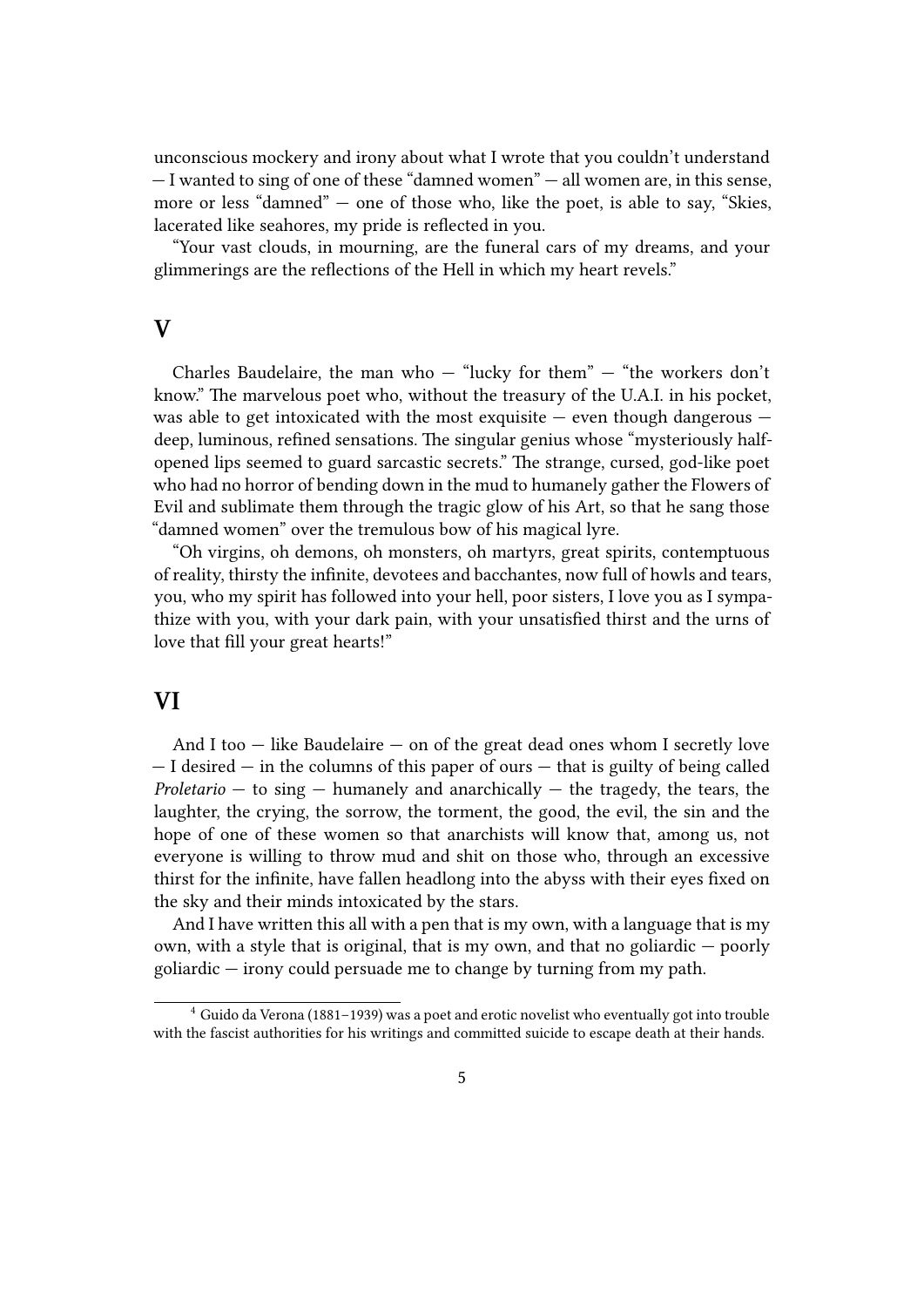# **VII**

Some comrade — writing privately to another comrade — once characterized Renzo Novatore as "Anarchy's Guido da Verona."<sup>4</sup>

Without pausing to refute the accusation, I will say to you, as Guido da Verona had to say to his critics: "Say what you will about me, I will always give you fragrant roses… even if born in sorrow, even if germinated in tears."

## **VIII**

Today, my anarchist heart is full of infinite kindness. My winged mind wanders round and round through the sky of the idea.

My free spirit dances merrily in the sad oasis of my solitude  $-$  where my mysterious melancholy sings.

Come, oh Goliard — come!

Today my demon is sleeping, as are my Furies…

Come drink at the unknown, virgin springs of my infinite pity…

Tomorrow, the satanic creatures of my volcanic hell could awaken, and I could be furious…

You know? I am a strange, many-sided man.